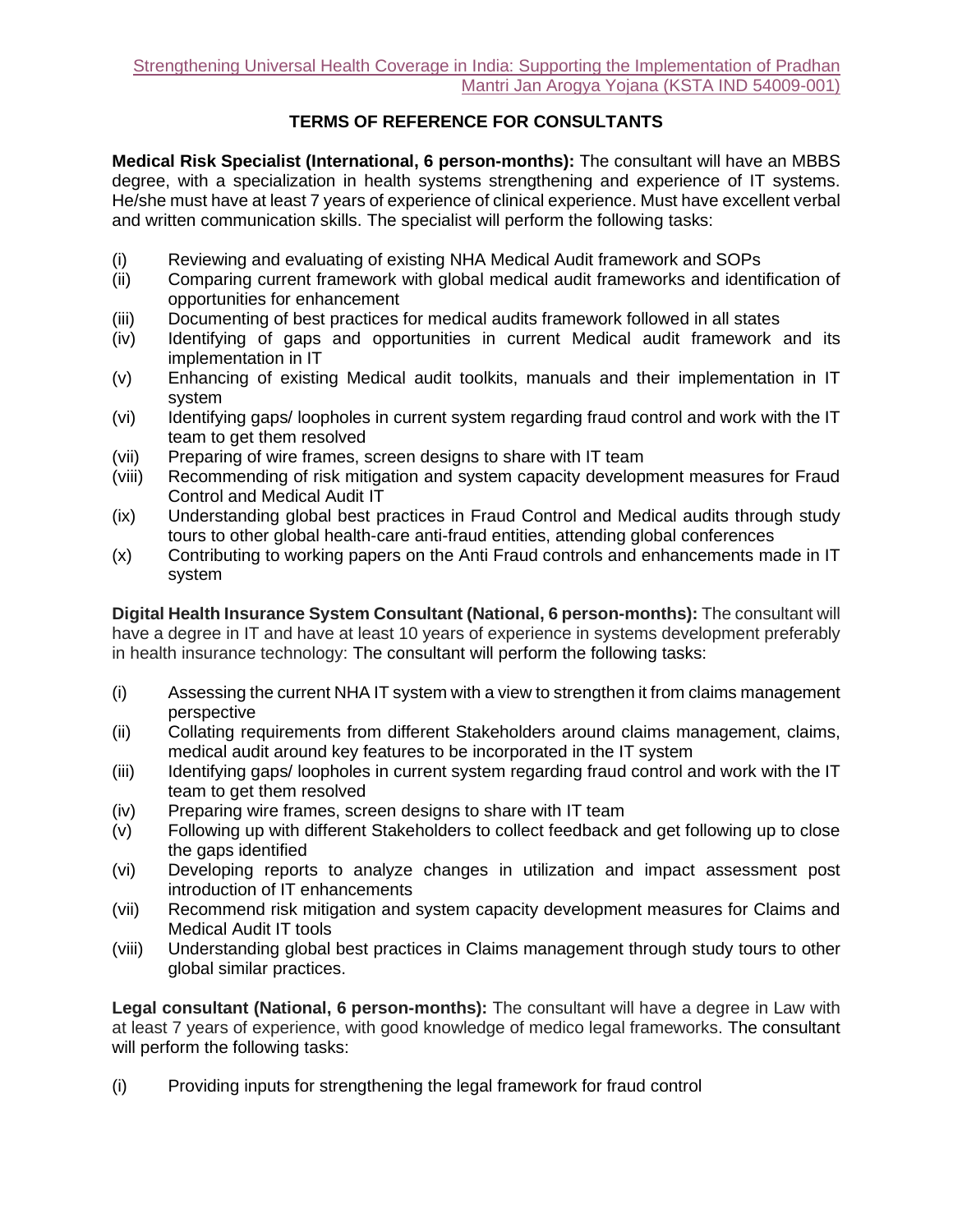- (ii) Contributing to guidelines regarding recoveries, punitive action and deterrence measures
- (iii) Coordinating with various stakeholders to collate legal inputs for enhancement in current fraud control guidelines/ measures
- (iv) Providing recommendations for developing a strong and robust disciplinary process to be automated in the IT system

**Health Systems Planning Expert (National, 12 person-months):** The consultant will preferably have a master's degree in management, public health, or any related field; and around 6 years of relevant operational work experience in India. The expert will perform the following tasks:

- (i) Preparing a detailed analysis of the viability and comparing the various national and global models institutionalized for the economy of scaled based procurement
- (ii) Identifying and mapping important stakeholders for procurement across central, state, government and private ecosystem.
- (iii) Facilitating partnerships with the stakeholders for implementing a procurement model that leverages economy of scale
- (iv) Preparing a viable framework to ensure economy of scale-based procurement through leveraging the scale of PM-JAY
- (v) Supporting the overall coordination required between various teams such as medical, IT, procurement etc and with various other government and non-government entities to ensure a smooth implementation of the product development aimed towards economy of scale-based procurement
- (vi) Creating a monitoring framework to evaluate the functioning of the economy of scale based procurement model
- (vii) Designing and conducting a national forum for the designed model inviting important stakeholders across the ecosystem

**Digital Health Consultant (International, 15 person-months):** The Consultant should preferably have a postgraduate degree in IT, health systems management, or a related degree. He/she will have at least 7 years of relevant experience in developing IT systems, with digitalization of health financing being an advantage. The consultant will perform the following tasks:

- (i) Assessing the current avenues resorted by public and private hospitals for their periodic procurement.
- (ii) Researching global health information platforms for procurements that enable demand aggregation. Enlist the functioning, process flows, security features etc. of the platforms.
- (iii) Based on internal/external assessments of IT systems, assessing the viability of creating a blueprint of an IT interface in-house or collaborating with an existing IT interface which can be used for strategic procurement of care by leveraging collective bargaining. Such an IT interface may include (but will not be limited to) the following features - Online empanelment of buyers and sellers, product catalogue creation, Demand aggregation, Online-Tender, Online bidding, product tracking, bank integration etc.
- (iv) Developing dashboards for data analysis and reporting systems that will support the collection of procurement and vendor data; production of reports and statistical analysis that will inform NHA in Monitoring and Evaluation, allocation of resources; and monitoring of fraud and abuse
- (v) Conducting pilot testing of shortlisted IT interface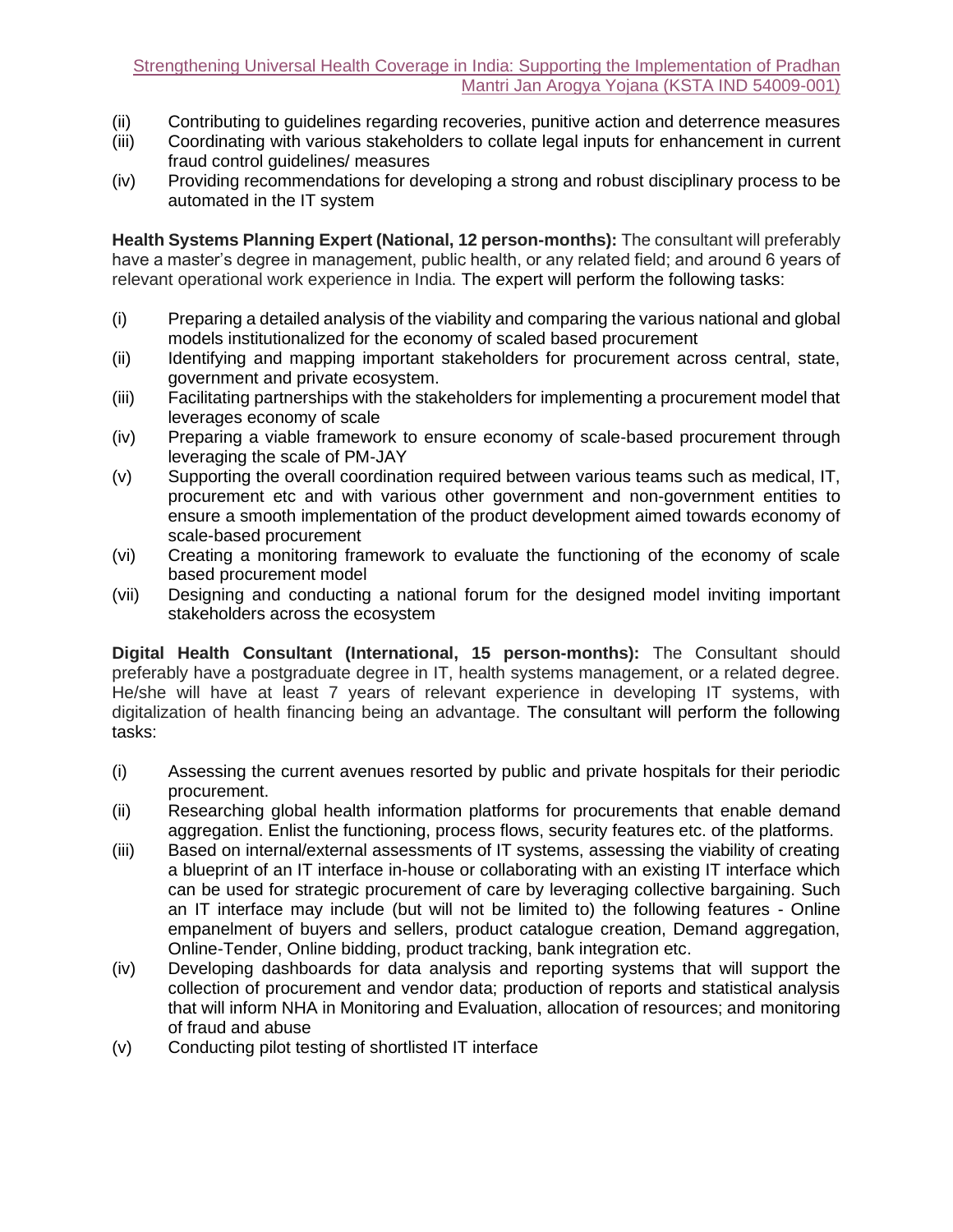- (vi) Conducting one-on-one hands-on training for NHA and other stakeholders to improve their staff capacity to manage the shortlisted IT interface.
- (vii) Designing and conducting a national forum for this IT interface inviting important stakeholders across the ecosystem
- (viii) Producing project completion reports including source codes, security audit reports

**Health Systems Consultant (National, 9 person-months):** The consultant will preferably have a master's degree in management, public health, statistics or any related field; and around 5 years of relevant operational work experience in India. The consultant will perform the following tasks:

- (i) Designing and undertaking a needs identification exercise for informing priorities of NHA's innovation unit and other programs
- (ii) Proposing organizational entities wherein the needs based assessment can be undertaken to study their healthcare demands
- (iii) Designing a national workshop to support healthcare innovation by connecting entrepreneurs to various stakeholders in the healthcare ecosystem
- (iv) Undertaking landscaping for establishing holistic innovation centers within existing PM-JAY affiliated hospitals and determining its viability
- (v) Researching global experiential collaboration ecosystems such as Israel Sheba ARC medical center and learn about their functioning, process flows, etc.
- (vi) Designing a strategy for creating an innovation center, including elements such as location, stakeholders, infrastructure, human resource requirements, governance mechanisms etc
- (vii) Facilitating a rollout/pilot of one innovation center
- (viii) Identifying incentive structures for stakeholders across the value chain to adopt the idea of an innovation center
- (ix) Proposing other programs to support the activities of the NHA Innovation Unit and aggregate efforts to support healthcare innovations in the system

**Capacity Building Consultants (National, 12 person-months) (2 positions):** The Consultant should preferably have a postgraduate degree in public health, community health, communications etc. The Consultant should have a minimum of 5 years of relevant professional experience including training, capacity building, skilling, social mobilization, community empowerment etc. The consultants will perform the following tasks:

- (i) Developing a capacity building strategy to meet the needs of the scheme
- (ii) Developing training plans for training of master trainers; using an appropriate mix of materials to be developed for capacity building
- (iii) Providing technical assistance to agencies commissioned to produce content for trainings and community engagement, if needed
- (iv) Developing effective community empowerment strategy for maximum impact in tune with the theme of the programme
- (v) Reviewing existing capacity building and community engagement strategies, training materials and pedagogy at national/ state/ district levels
- (vi) Conducting capacity building related activities, and provide technical inputs/opinions relating to community engagement
- (vii) Strengthening the capacity of relevant stakeholders through workshops, seminars and other events

**IEC Consultant (National, 12 person-months):** The Consultant should preferably have a postgraduate degree in mass communications, journalism, public relations etc. The Consultant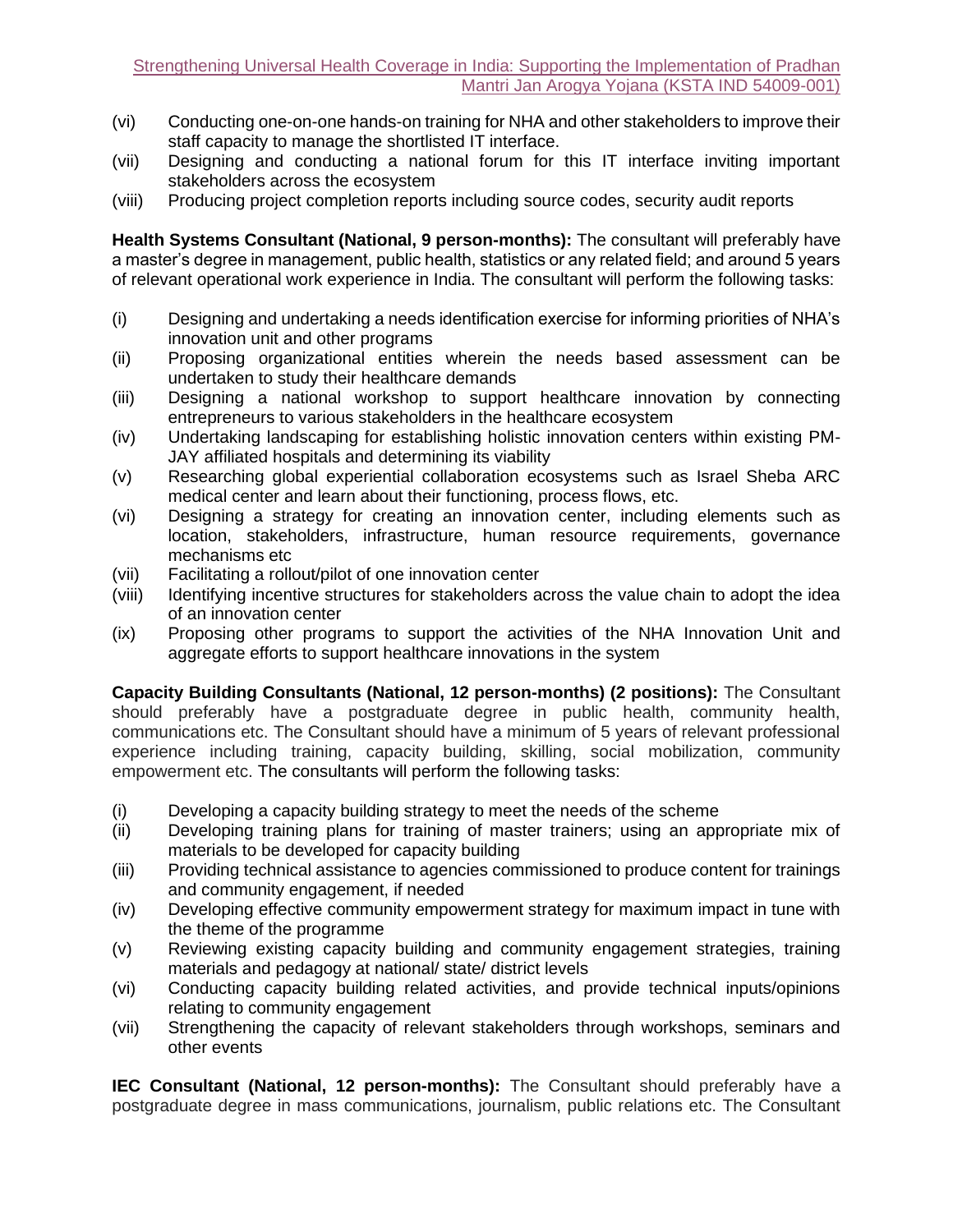should have a minimum of 5 years of relevant professional experience including media, advocacy, social mobilization and outreach activities. The consultant will perform the following tasks:

- (i) Developing a communication and advocacy strategy to meet the needs of the scheme
- (ii) Developing media plans for mid and mass media campaigns; using an appropriate mix of materials to be developed for communication campaigns and facilitate creating prototypes/ artworks for the same
- (iii) Providing technical assistance to agencies commissioned to produce print, audio and audio-visual material, if needed
- (iv) Developing effective media strategy for maximum impact in tune with the theme of the programme
- (v) Developing innovative social media/ technology-based IEC for wider dissemination of messages.
- (vi) Reviewing existing BCC/IEC strategies, plans, messages, tools and materials and institutional arrangements at national/ state/ district levels
- (vii) Conducting media and advocacy related activities, execute a national level media campaign as well as provide technical inputs/opinions relating to awareness generation and advocacy
- (viii) Supporting increasing awareness and strengthening the capacity of relevant stakeholders through workshops, seminars and other events
- (ix) Involving in social media activities and initiate media presence and development of website content. Provide inputs for updating website content on a regular basis
- (x) Drafting annual report, success stories/ testimonials and best practices from the field.

**Organizational Management Consultant (National, 12 person-months):** The Consultant should preferably have a postgraduate degree in management/public policy/public administration etc. The Consultant should have a minimum of 8years of relevant professional experience including in organizational management. The consultant will perform the following tasks:

- (i) Developing implementation and communication protocols for a undertaking time bound coordination with States
- (ii) Defining structures for improving organizational communication and flow of information including creation of specific turnaround time mechanisms
- (iii) Developing the knowledge management roadmap to accelerate sourcing, sharing and practical application of knowledge of NHA.
- (iv) Applying systematic approach in collecting the existing knowledge in formats that are easily accessible, visually meaningful and understandable, and digested for different audiences.
- (v) Proposing a knowledge services team function, dedicated to providing cross-cutting knowledge services
- (vi) Identifying several key knowledge partnership opportunities with selected knowledge management leaders
- (vii) Ensuring a clear link between KM, innovation, and internal and external communications
- (viii) Elaborating specific recommendations for a NHA's knowledge management system at regional level by taking into account corporate practices, and reflecting on the latest knowledge management trends and best practices**.**

**Hospital Network Management Consultant (National, 12 person-months): The** consultant will preferably have a master's degree in management, public health, or any related field; and around 7 years of relevant operational work experience in India. The consultant will perform the following tasks: